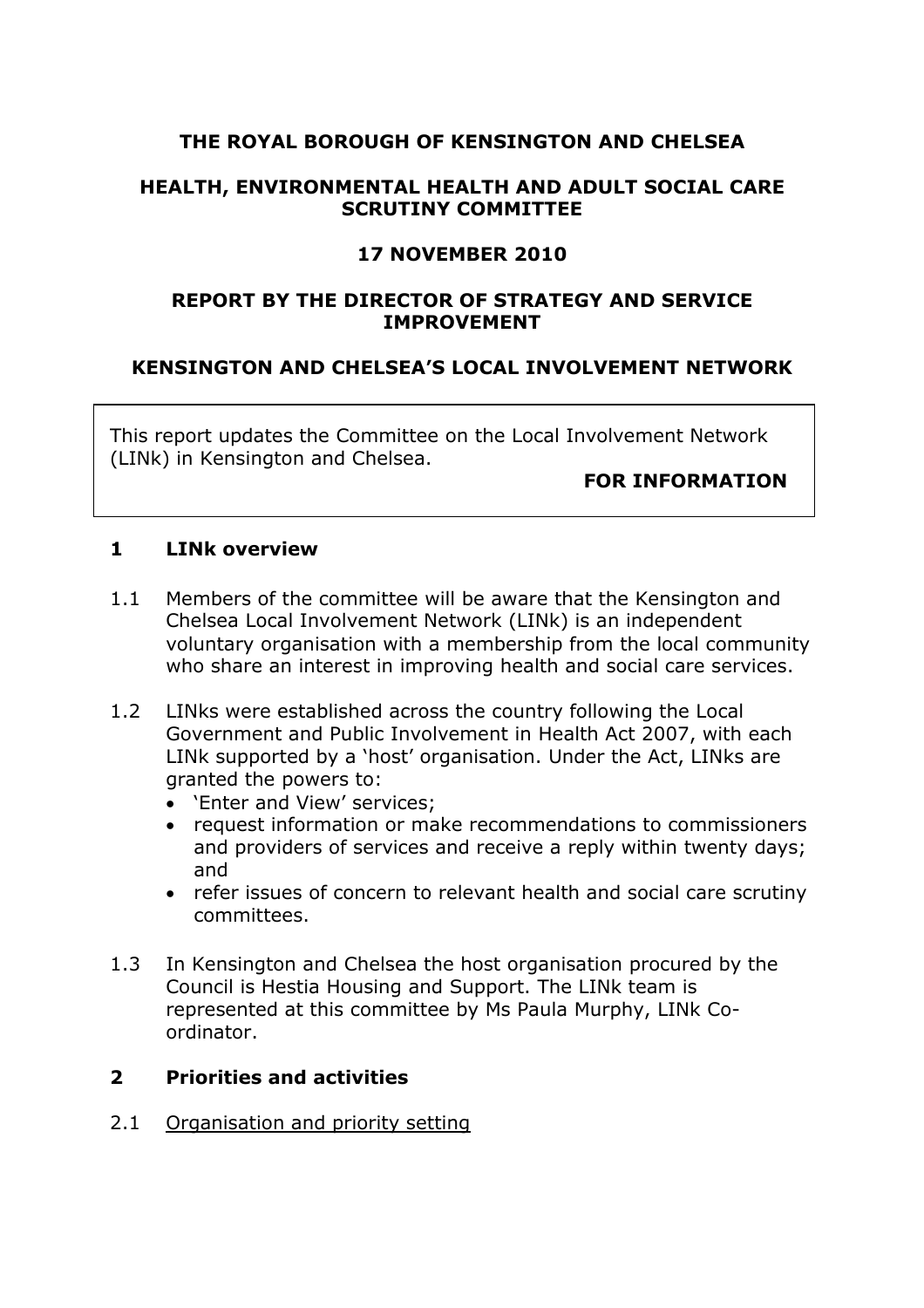The LINK organises its work via a Management Group and a series of themed sub-groups. Membership of the LINk currently stands at over 660 local people or organisations.

- 2.2 Through a membership survey, outreach work and feedback from sub-groups, priorities for the year are as follows:
	- 'Dignity Champions'
	- Access to GPs and dentistry
	- Cancer support work
	- Early take-up of screening
	- Dementia
	- Patient and service user satisfaction with mental health services
	- Section 117 of the Mental Health Act
	- Personalisation of health and social care
	- Healthcare for London/Commissioning Support for London
	- Quality Accounts

### 2.3 LINk response to the Health White Paper

The LINk recently held a public consultation event, hosted an online survey and facilitated a LINk Management Group for discussion by residents and stakeholders on the Health White Paper 'Equity and Excellence: Liberating the NHS'.

2.4 Whilst the principles underpinning the White Paper (e.g. improved choice and control and joined-up services) are welcomed locally, there is a general consensus that the absence of detail and available resources means the actual implications are unclear. A copy of the joint LINk/NHS Kensington and Chelsea to the consultation response is attached as an **Appendix** to this report.

# 2.5 Cancer screening ambassador project

With local cancer screening services having the second lowest takeup in the country, the LINk launched a cancer screening ambassador project earlier this month, encouraging engagement of local residents, community groups and staff in borough organisations. Ambassadors will inform the community about the signs of cancers, what people can do to help protect themselves, and about available local services.

# **3 From LINks to HealthWatch**

3.1 The Health White Paper proposes the evolution of LINks into local "HealthWatch", to become "consumer champion organisations for